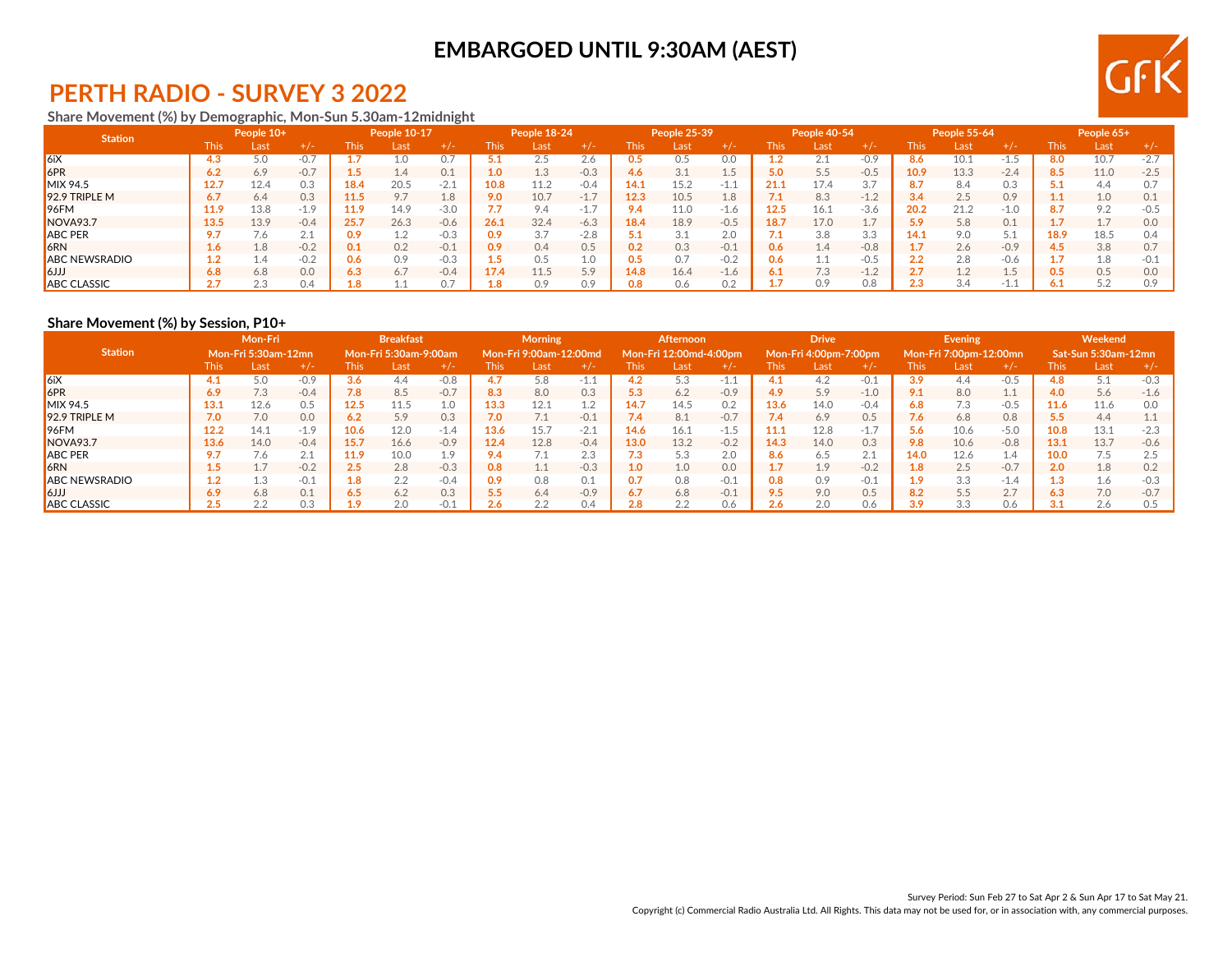

## **PERTH RADIO - SURVEY 3 2022**

#### **Cumulative Audience (000's) by Demographic, Mon-Sun 5.30am-12midnight**

| <b>Station</b>       |             | People 10+ |                 |             | People 10-17 |       |      | People 18-24 |       |        | People 25-39 |                |             | People 40-54 |                          |             | People 55-64 |           |             | People 65+ |     |
|----------------------|-------------|------------|-----------------|-------------|--------------|-------|------|--------------|-------|--------|--------------|----------------|-------------|--------------|--------------------------|-------------|--------------|-----------|-------------|------------|-----|
|                      | <b>This</b> | Last       | $+/-$           | <b>This</b> | Last         | $+/-$ | This | Last         | $+/-$ | This l | Last         | $+/-$          | <b>This</b> | Last         | $+/-$                    | <b>This</b> | Last         | $+/-$     | <b>This</b> | Last       | +7- |
| 6iX                  | 153         | 139        | $\overline{14}$ |             |              |       |      |              |       | 10     |              |                | 16          |              |                          | 42          |              |           |             | 67         | -15 |
| 6PR                  | 185         | 201        | $-16$           | 24          | 17           |       |      |              |       | 26     | 34           | $\Omega$<br>-8 | 38          | 48           | $-10$                    | 40          | 46           | $-6$      |             | 44         |     |
| MIX 94.5             | 516         | 512        |                 | 80          | 81           |       |      | につ           |       | 145    | 149          | -4             | 132         | 129          |                          |             |              |           |             | 37         |     |
| $92.9$ TRIPLE M      | 316         | 294        | 22              | 53          | 48           |       | 49   | 49           |       | 112    | 104          | ŏ              | 67          | 68           | $\overline{\phantom{a}}$ | 24          |              |           | 10          |            |     |
| $ 96$ FM             | 459         | 443        | 16              | 59          | 55           |       |      | 38           |       | 105    | 92           | 13             | 119         | 125          | -6                       |             |              |           |             | 48         |     |
| NOVA93.7             | 580         | 620        | $-40$           | 91          | 105          | $-14$ | 85   | 104          | $-19$ | 214    | 215          | $-1$           | 125         | 137          | $-12$                    | 48          | 46           |           |             |            |     |
| <b>ABC PER</b>       | 282         | 270        |                 | 13          | 10           |       |      |              | -4    | 32     | 32           |                | 69          | 60           |                          |             |              |           |             | 102        |     |
| <b>6RN</b>           | 63          | 69         | $-\theta$       |             |              |       |      |              |       |        |              |                |             | 18           | $-1$                     |             |              | $\bigcap$ |             | 24         |     |
| <b>ABC NEWSRADIO</b> | 94          | 97         |                 |             |              |       |      |              |       |        |              |                | 14          | 20           | -r                       |             |              |           |             | 22         |     |
| $ 6$ الرا            | 354         | 338        | 16              | 43          | 36           |       |      | 59           |       | 147    | 154          |                | 71          | 62           |                          | 18          |              |           |             |            |     |
| <b>ABC CLASSIC</b>   | 94          | 91         |                 | 15          | 10           |       |      |              |       |        |              |                | 17          | 19           | н.                       |             |              |           |             | 30         |     |
| Total                | 1698        | 1697       |                 | 189         | 190          |       | 169  | 67           |       | 447    | 444          |                | 383         | 387          | $-L$                     | 222         | 221          |           | 287         | 289        |     |

## **Cumulative Audience (000's) by Session, P10+ [Potential: 1788]**

|                       |       | Mon-Fri             |       |             | <b>Breakfast</b>      |       |             | <b>Morning</b>         |         |      | Afternoon              |       |             | <b>Drive</b>          |                          |      | Evening                |         |       | Weekend             |       |
|-----------------------|-------|---------------------|-------|-------------|-----------------------|-------|-------------|------------------------|---------|------|------------------------|-------|-------------|-----------------------|--------------------------|------|------------------------|---------|-------|---------------------|-------|
| <b>Station</b>        |       | Mon-Fri 5:30am-12mn |       |             | Mon-Fri 5:30am-9:00am |       |             | Mon-Fri 9:00am-12:00md |         |      | Mon-Fri 12:00md-4:00pm |       |             | Mon-Fri 4:00pm-7:00pm |                          |      | Mon-Fri 7:00pm-12:00mn |         |       | Sat-Sun 5:30am-12mn |       |
|                       | This. | Last                | $+/-$ | <b>This</b> | Last                  | $+/-$ | <b>This</b> | Last                   | $+/-$   | This | Last                   | $+/-$ | <b>This</b> | Last                  | $+/-$                    | This | Last                   | $+/-$   | This. | Last                | $+/-$ |
| 6iX                   | 137   | 122                 |       | 68          | 69                    |       | 76          | 68                     |         | 83   | 75                     |       | 53          | 59                    |                          | 28   |                        |         | 88    | 82                  |       |
| 6PR                   | 166   | 180                 | $-14$ | 109         | 130                   | $-21$ | 80          | 89                     | $-9$    | 80   | 91                     | $-11$ | 71          | 84                    | $-13$                    | 40   |                        |         | 101   | 111                 | $-10$ |
| MIX 94.5              | 459   | 448                 |       | 269         | 274                   | -5    | 203         | 206                    | $-3$    | 267  | 275                    | -8    | 221         | 224                   | $-.5$                    | 79   |                        |         | 309   | 305                 |       |
| 92.9 TRIPLE M         | 277   | 260                 | 17    | 140         | 150                   | $-10$ | 116         | 107                    | $\circ$ | 153  | 148                    |       | 134         | 128                   |                          | 51   | 44                     |         | 160   | 135                 | 25    |
| 196FM                 | 404   | 390                 | 14    | 216         | 229                   | $-13$ | 171         | 182                    | $-11$   | 239  | 217                    | 22    | 198         | 181                   |                          |      |                        | $-11$   | 269   | 273                 |       |
| NOVA <sub>93.7</sub>  | 519   | 565                 | $-46$ | 344         | 389                   | $-45$ | 231         | 242                    | $-11$   | 272  | 318                    | $-46$ | 271         | 281                   | $-10$                    | 97   | 108                    | $-11$   | 388   | 382                 |       |
| <b>ABC PER</b>        | 244   | 240                 |       | 164         | 161                   |       | 136         |                        |         | 116  | 112                    |       | 107         | 106                   |                          |      |                        |         | 189   | 174                 |       |
| 6RN                   | 54    | 62                  | -8    | 34          | 42                    | $-R$  | 23          | 32                     | $-9$    |      | 28                     |       | 28          | 30                    | $-$                      |      | 19                     | $-2$    | 43    | 44                  |       |
| <b>JABC NEWSRADIO</b> |       | 85                  | -6    | 44          | 47                    |       | 28          |                        |         |      | 26                     |       | 23          | 25                    | $\overline{\phantom{0}}$ |      |                        | $-3$    | 46    | 46                  |       |
| ا (ازاع               | 319   | 298                 | 21    | 187         | 180                   |       | 122         | 124                    | $-2$    | 161  | 156                    |       | 175         | 167                   |                          |      |                        | $\circ$ | 206   | 214                 |       |
| <b>ABC CLASSIC</b>    | 90    | 82                  |       | 49          | 52                    |       | 39          |                        |         |      | 32                     |       | 42          | 33                    |                          |      |                        |         |       | 55                  |       |
| Total                 | 1654  | 1651                |       | 1297        | 1345                  | $-48$ | 1060        | 1038                   | 22      | 1193 | 1185                   |       | 1123        | 1127                  |                          | 496  | 505                    | $-9$    | 1419  | 1395                | 24    |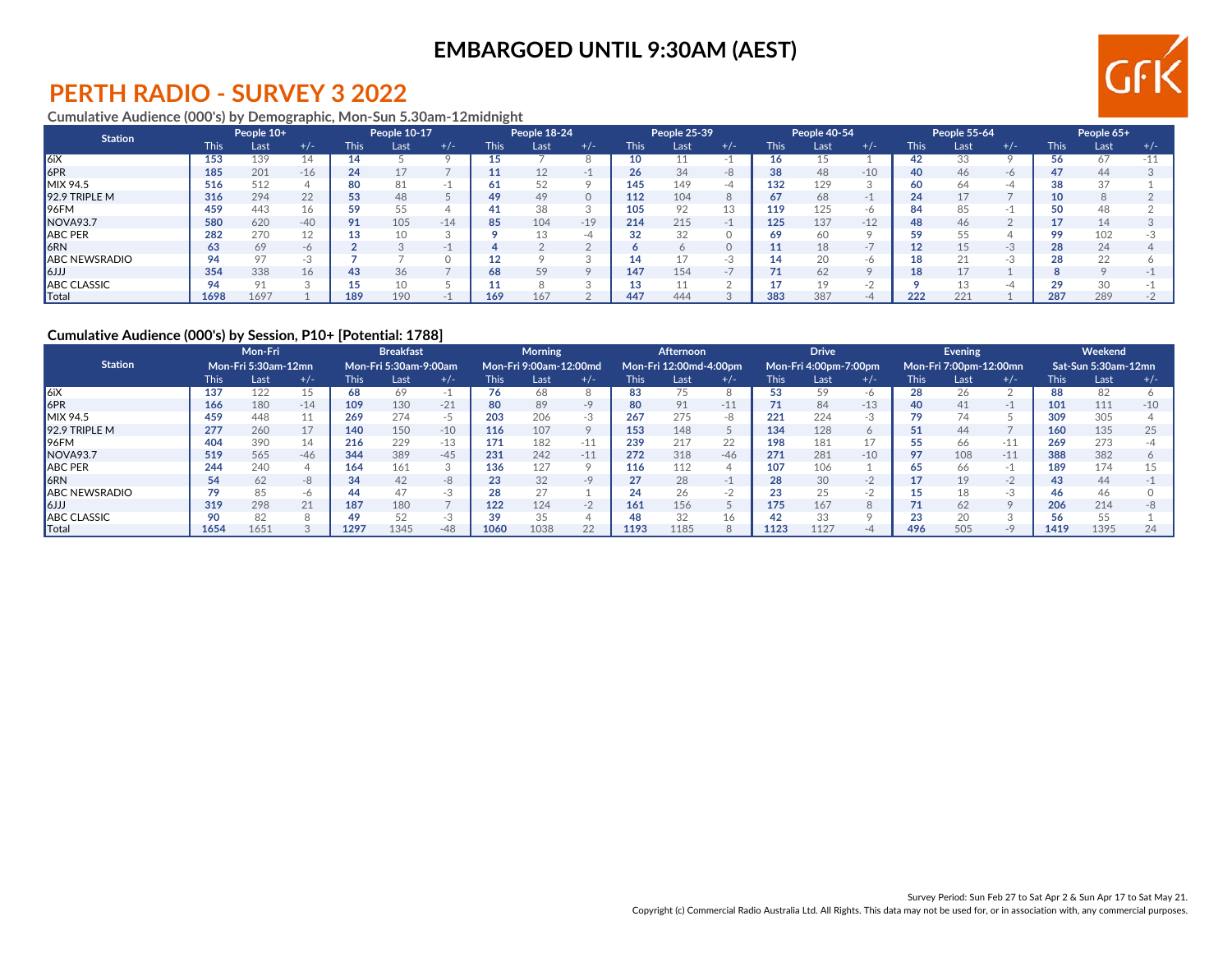

## **PERTH RADIO - SURVEY 3 2022**

## **Average Audience (000's) by Demographic, Mon-Sun 5.30am-12midnight (Ave Qtr Hr Audience)**

| <b>Station</b>                                 |             | People 10+ |          |             | People 10-17 |           |             | People 18-24 |       |      | People 25-39 |          |             | People 40-54 |          |             | People 55-64 |       |             | People 65+ |       |
|------------------------------------------------|-------------|------------|----------|-------------|--------------|-----------|-------------|--------------|-------|------|--------------|----------|-------------|--------------|----------|-------------|--------------|-------|-------------|------------|-------|
|                                                | <b>This</b> | Last       | + / -    | <b>This</b> | Last         | $+$ / $-$ | <b>This</b> | Lasi         | + / - | This | Last         | $+/-$    | <b>This</b> | Last         | $+/-$    | <b>This</b> | Last         | $+/-$ | <b>This</b> | Last       | + / - |
| $\parallel$ 6iX                                | 8           | 10         | $-2$     |             |              |           |             |              |       |      |              |          |             |              |          |             |              |       |             |            |       |
| 6PR                                            | 12          | 14         | $-2$     |             |              |           |             |              |       |      |              |          |             |              |          |             |              |       |             |            |       |
| MIX 94.5                                       | 25          | 25         |          |             |              |           |             |              |       |      |              |          |             |              |          |             |              |       |             |            |       |
| $92.9$ TRIPLE M                                | 13          | 13         | $\Omega$ |             |              |           |             |              |       |      |              |          |             |              | $-1$     |             |              |       |             |            |       |
| 96FM                                           | 23          | 28         | -5       |             |              | $\sim$    |             |              |       |      |              |          |             |              | н. 1     |             |              |       |             |            |       |
| NOVA93.7                                       | 27          | 28         |          |             |              |           |             |              |       |      |              | $\Omega$ |             |              | $\Omega$ |             |              |       |             |            |       |
| ABC PER                                        | 10          | 15         |          |             |              |           |             |              |       |      |              |          |             |              |          |             |              |       |             |            |       |
| 6RN                                            |             |            |          |             |              |           |             |              |       |      |              |          |             |              |          |             |              |       |             |            |       |
| ABC NEWSRADIO                                  |             |            |          |             |              |           |             |              |       |      |              |          |             |              |          |             |              |       |             |            |       |
| $\mathsf{I}(\mathsf{I}(\mathsf{I})\mathsf{I})$ | 13          | 14         |          |             |              |           |             |              |       |      |              |          |             |              | $-1$     |             |              |       |             |            |       |
| ABC CLASSIC                                    |             |            |          |             |              |           |             |              |       |      |              |          |             |              |          |             |              |       |             |            |       |
| Total                                          | 198         | 203        | $-7$     |             |              |           | 13          |              |       | 41   | 42           |          | 44          | 49           | $-7$     | 34          | 35           |       | 47          | 45         |       |

## **Average Audience (000's) by Session, P10+ [Potential: 1788]**

|                                                |      | Mon-Fri<br>Mon-Fri 5:30am-12mn |          |      | <b>Breakfast</b>      |       |             | <b>Morning</b>         |         |      | <b>Afternoon</b>       |           |      | <b>Drive</b>          |          |             | <b>Evening</b>         |    |      | Weekend             |  |
|------------------------------------------------|------|--------------------------------|----------|------|-----------------------|-------|-------------|------------------------|---------|------|------------------------|-----------|------|-----------------------|----------|-------------|------------------------|----|------|---------------------|--|
| <b>Station</b>                                 |      |                                |          |      | Mon-Fri 5:30am-9:00am |       |             | Mon-Fri 9:00am-12:00md |         |      | Mon-Fri 12:00md-4:00pm |           |      | Mon-Fri 4:00pm-7:00pm |          |             | Mon-Fri 7:00pm-12:00mn |    |      | Sat-Sun 5:30am-12mn |  |
|                                                | This | Last                           |          | This | Last                  |       | <b>This</b> | Lasi                   |         | This | Last                   |           | This | Last                  |          | <b>This</b> | Last                   |    | This | Last                |  |
| 16iX                                           |      | 11                             |          |      | 14                    | -3    | 14          | 18                     | -4      |      | 15                     | $-3$      |      |                       | нU       |             |                        |    |      |                     |  |
| 6PR                                            | 15   | 16                             |          | 23   | 26                    | $-3$  | 25          | 25                     | $\circ$ | 15   | 18                     | -3        | 10   | 12                    | $-2$     |             |                        |    |      |                     |  |
| <b>MIX 94.5</b>                                | 28   | 28                             |          | 37   | 36                    |       | 41          | 38                     |         | 41   | 42                     |           | 27   | 29                    | - 1      |             |                        |    |      | 19                  |  |
| $92.9$ TRIPLE M                                | 15   | 15                             | $\Omega$ | 19   | 18                    |       | 22          | 22                     | 0       | 20   | 24                     | $-\Delta$ | 15   | 14                    |          |             |                        |    |      |                     |  |
| 196FM                                          | 26   | 31                             | כ-       | 32   | 37                    | -5    | 42          | 49                     | $-1$    | 41   | 47                     | -6        | 22   | 27                    | -5       |             |                        | -2 | 18   | 21                  |  |
| <b>NOVA93.7</b>                                | 29   | 31                             | $-2$     | 47   | 52                    | $-5$  | 38          | 40                     | $-2$    | 36   | 39                     | $-3$      | 28   | 29                    | $-1$     |             |                        |    |      | 22                  |  |
| ABC PER                                        | 20   | 17                             |          | 36   |                       |       | 29          | 22                     |         | 20   | 15                     |           | 17   | 13                    |          |             |                        |    |      | 12                  |  |
| 6RN                                            |      |                                |          | 8    |                       | $-1$  |             |                        | $-2$    |      |                        | $\Omega$  |      |                       | $-1$     |             |                        |    |      |                     |  |
| ABC NEWSRADIO                                  |      |                                |          |      |                       | $-1$  |             |                        |         |      |                        |           |      |                       |          |             |                        |    |      |                     |  |
| $\mathsf{I}(\mathsf{I}(\mathsf{I})\mathsf{I})$ | 15   | 15                             | $\Omega$ | 19   | 19                    |       |             | 20                     | $-3$    | 19   | 20                     | $-1$      | 19   | 19                    | $\Omega$ |             |                        |    | 10   | 11                  |  |
| ABC CLASSIC                                    |      |                                |          |      |                       |       |             |                        |         |      |                        |           |      |                       |          |             |                        |    |      |                     |  |
| $\sf Total$                                    | 211  | 220                            | $-9$     | 299  | 312                   | $-13$ | 308         | 310                    | $-2$    | 277  | 293                    | $-16$     | 197  | 206                   | -9       | 49          |                        |    | 163  | 162                 |  |